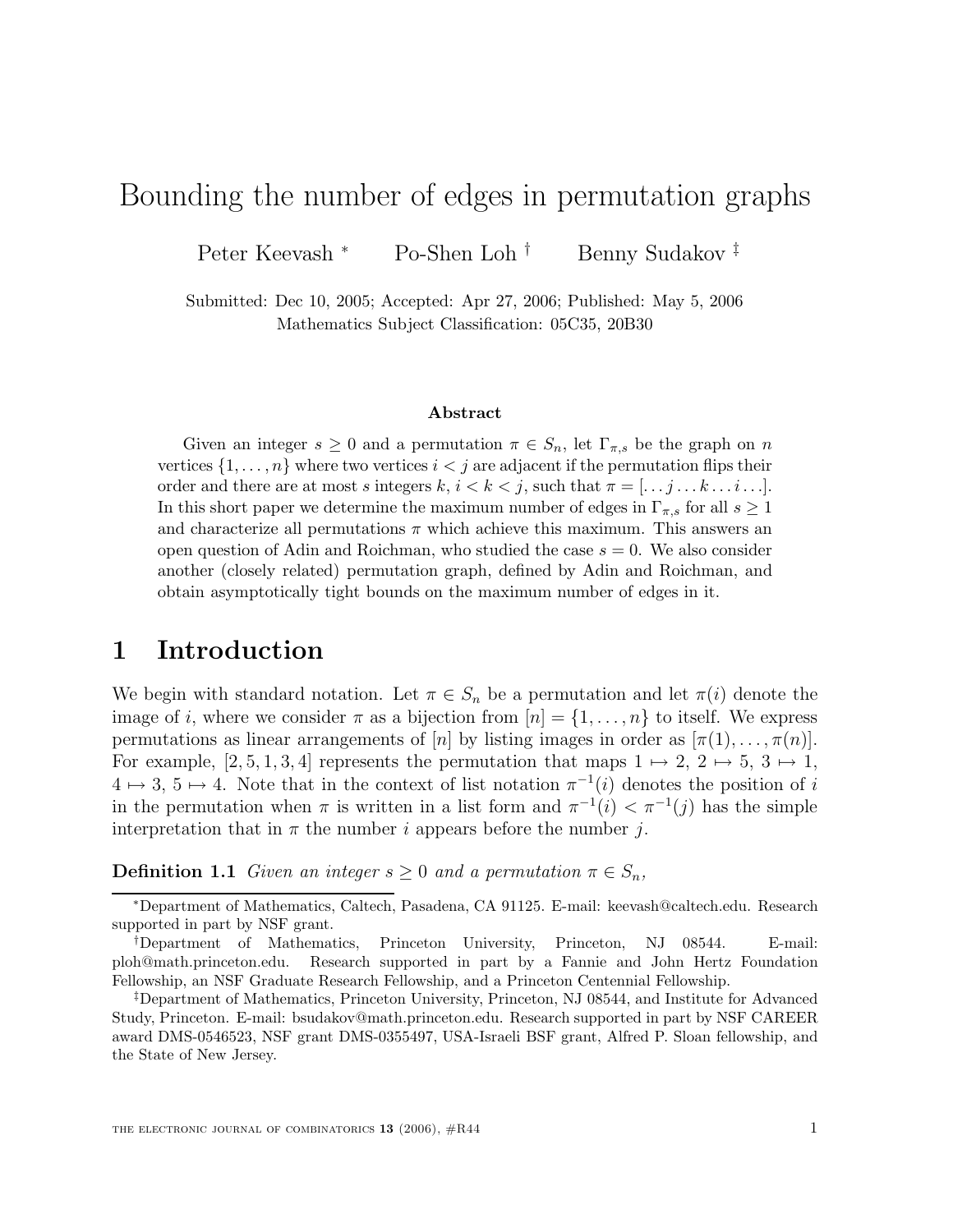- Let  $\Gamma_{\pi,s}$  be the graph on the vertex set [n] in which a pair of vertices  $i < j$  is adjacent if  $\pi^{-1}(i) > \pi^{-1}(j)$  and there are at most s integers k,  $i < k < j$ , such that  $\pi^{-1}(i) > \pi^{-1}(k) > \pi^{-1}(i).$
- Similarly, let  $G_{\pi,s}$  be the graph in which we connect a pair of vertices  $i < j$  as long as there are at most s integers k,  $i < k < j$ , with  $\pi^{-1}(k)$  lying between  $\pi^{-1}(i)$  and  $\pi^{-1}(j)$  (i.e., we drop the condition that  $\pi^{-1}(i) > \pi^{-1}(j)$ ).

These two graphs were defined by Adin and Roichman [1], who studied the maximum number of edges in  $\Gamma_{\pi,s}$  and  $G_{\pi,s}$  when  $s=0$ . This combinatorial problem was motivated by the observation that the number of edges in  $\Gamma_{\pi,0}$  equals the number of permutations σ that are covered by π in the strong Bruhat<sup>1</sup> order on  $S_n$ , and the number of edges in  $G_{\pi,0}$  equals the degree of the vertex  $\pi$  in the Hasse<sup>2</sup> diagram corresponding to that order.  $\Gamma_{\pi,0}$  also appeared in a different context, in work by Bousquet-Mélou and Butler [2], which focused on the case when  $\Gamma_{\pi,0}$  is a forest; this stemmed from a question related to Schubert varieties. The second graph,  $G_{\pi,0}$ , was recently considered by Felsner [5], who rediscovered Adin and Roichman's bound on the maximum number of edges in  $G_{\pi,0}$ while studying (2-dimensional) rectangle graphs. These graphs are actually equivalent to  $G_{\pi,0}$ , but defined in geometric language. Their definition naturally generalizes to higher dimensions, and Felsner's paper also contains an asymptotic bound for the maximum number of edges in 3-dimensional box graphs.

Adin and Roichman [1] noticed that there are no triangles in  $\Gamma_{\pi,0}$  and therefore by Turán's Theorem [6] (see also [4]) this graph contains at most  $\lfloor n^2/4 \rfloor$  edges. They also characterize all permutations that achieve this maximum. For general  $s > 0$  Adin and Roichman again used Turán's Theorem together with the fact that  $\Gamma_{\pi,s}$  does not contain a complete graph on  $s + 3$  vertices to deduce that the number of edges in  $\Gamma_{\pi,s}$  is bounded by  $\left(1-\frac{1}{s+2}\right)\frac{n^2}{2}$ . On the other hand, they conjectured [3] that this bound is far from being best possible and for large enough  $n$  the optimal permutations have the following form

$$
\pi_n^{s,m} = [m+s+1, m+s+2, \dots, n, m+s, m+s-1, \dots, m+1, 1, 2, \dots, m], \quad (1)
$$

where m equals  $\lfloor \frac{n-s}{2} \rfloor$  or  $\lceil \frac{n-s}{2} \rceil$ . These permutations have a particularly simple structure, which is most transparent in the context of the permutation diagrams in Figure 1. The corresponding graph  $\Gamma_{\pi,s}$  consists of three parts of size s,  $\lfloor \frac{n-s}{2} \rfloor$  and  $\lceil \frac{n-s}{2} \rceil$ . Each vertex in the part of size  $s$  is adjacent to all other vertices in the graph, and the edges between the parts of size  $\lfloor \frac{n-s}{2} \rfloor$  and  $\lceil \frac{n-s}{2} \rceil$  form a complete bipartite graph, giving a total of  $\left\lfloor \frac{n-s}{2} \right\rfloor \left\lceil \frac{n-s}{2} \right\rceil + s(n-s) + {s \choose 2}$  edges. Our first theorem proves that the permutations  $\pi_m^{s,n}$ are indeed optimal, and classifies all optimal configurations.

<sup>1</sup>The strong Bruhat order is the transitive closure of the following partial order relations. For each pair of integers  $a < b$  in  $\{1,\ldots,n\}$ , introduce the relation  $\pi < \sigma$  if and only if  $[\pi(1),\ldots,\pi(n)]$ and  $[\sigma(1),...,\sigma(n)]$  are identical except for the transposition of a and b, and a appears before b in  $[\pi(1), \ldots, \pi(n)].$ 

<sup>&</sup>lt;sup>2</sup>Given a partially ordered set  $(S, <)$ , recall that x covers y if  $x > y$  but there does not exist z for which  $x>z\leq u$ . The Hasse diagram is the graph with vertex set S and an edge between every pair of vertices  $x, y \in S$  for which either x covers y or vice versa.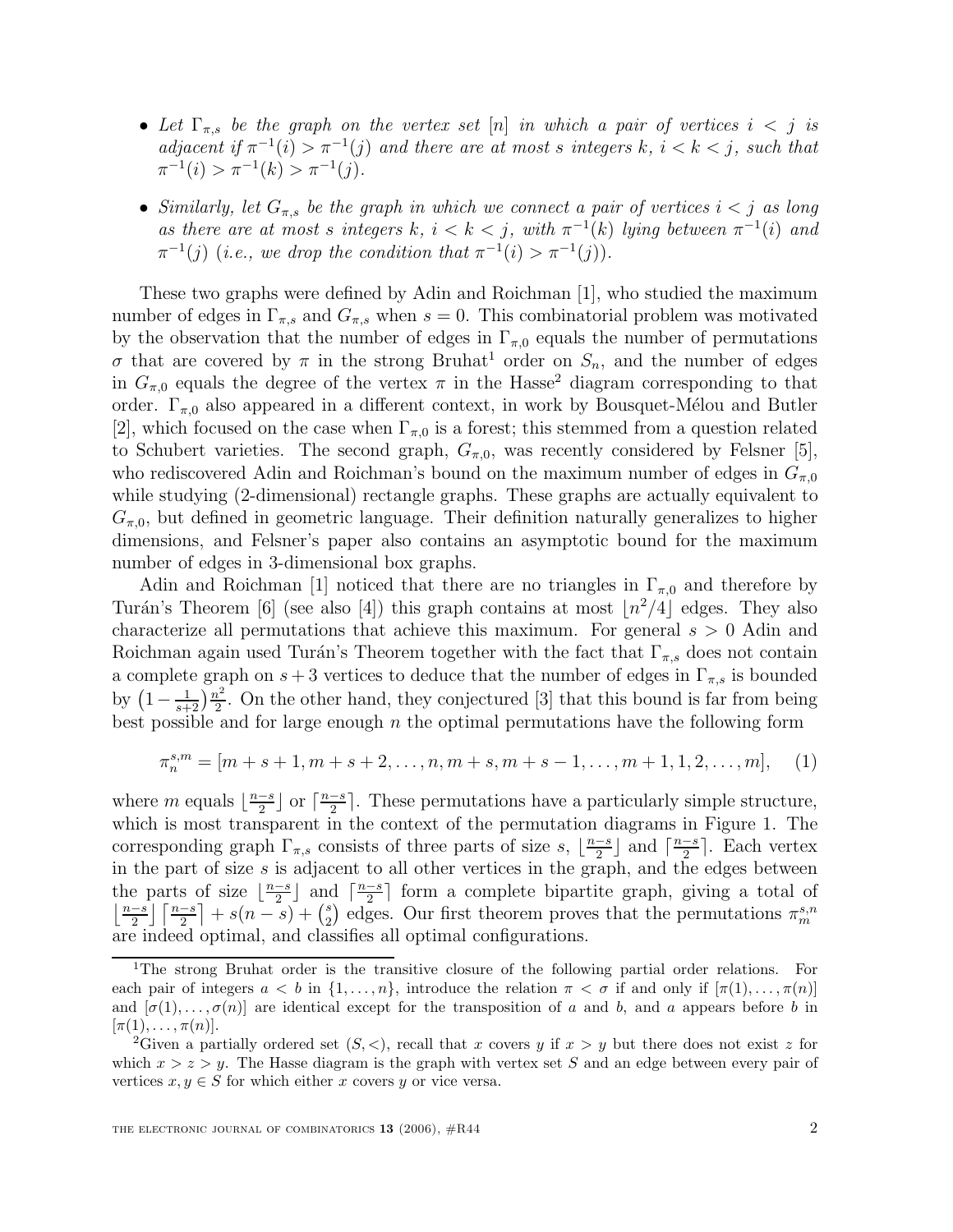

Figure 1: Optimal permutations for  $\Gamma_{\pi,s}$ . A permutation diagram for  $\pi$ , as exhibited on the left, is a plot of the n points  $\{(i, \pi(i))\}$  in the lattice  $[n] \times [n]$ . We will often draw the plots schematically, as in the diagram on the right.

**Theorem 1.2** Suppose  $s \geq 1$ ,  $n \geq s+2$  and let  $f(s, n)$  be the maximum number of edges in  $\Gamma_{\pi,s}$  as  $\pi$  runs over all permutations in  $S_n$ . Then

$$
f(s,n) = \left\lfloor \frac{n-s}{2} \right\rfloor \left\lceil \frac{n-s}{2} \right\rceil + s(n-s) + {s \choose 2}.
$$

Moreover, the only permutations that achieve this maximum are  $\pi_n^{s,m}$  from (1), where m equals  $\lfloor \frac{n-s}{2} \rfloor$  or  $\lceil \frac{n-s}{2} \rceil$ , except when  $n = s + 3$ . Then, there is exactly one additional *optimal permutation:*  $[s+3, s+2, \ldots, 1].$ 

We stated this theorem only for  $n \geq s+2$ , as for  $n \leq s+2$  it is clear that there is a unique permutation  $\pi = [n, n-1, \ldots, 1]$  for which  $f(s, n) = {n \choose 2}$  and  $\Gamma_{\pi, s}$  is a complete graph.

When  $s = 0$ , Adin and Roichman also proved that the graph  $G_{\pi,0}$  with  $\pi = \pi_n^{0,m}$  has the maximum possible number of edges. One would naturally suspect that  $\pi_n^{s,m}$  might give optimal graphs  $G_{\pi,s}$  for all  $s \geq 1$ . Surprisingly, this is not the case and we were able to construct better permutations. This suggests that the problem of maximizing the number of edges in  $G_{\pi,s}$  has a distinct flavor and is more complex than the corresponding one for  $\Gamma_{\pi,s}$ . Though we were not able to solve it completely we managed to obtain a good upper bound on the size of  $G_{\pi,s}$ .

**Theorem 1.3** Let  $g(s, n)$  be the maximum number of edges in  $G_{\pi,s}$  as  $\pi$  runs over all permutations in  $S_n$ . Then

$$
\frac{n^2}{4} + \left(\frac{23s}{12} + O(1)\right)n \le g(s, n) \le \frac{n^2}{4} + \frac{5s + 3}{2}n.
$$

For comparison, note that when  $\pi = \pi_n^{s,m}$  the graph  $G_{\pi,s}$  has only  $\frac{n^2}{4} + (\frac{3s}{2} + O(1))n$ edges.

The rest of this short paper is organized as follows. In the next section we study the number of edges in  $\Gamma_{\pi,s}$  and prove Theorem 1.2. In Section 3 we construct permutations  $\pi$ which give larger  $G_{\pi,s}$  graphs than those previously known and obtain an upper bound on the size of such graphs. The last section of the paper contains some concluding remarks.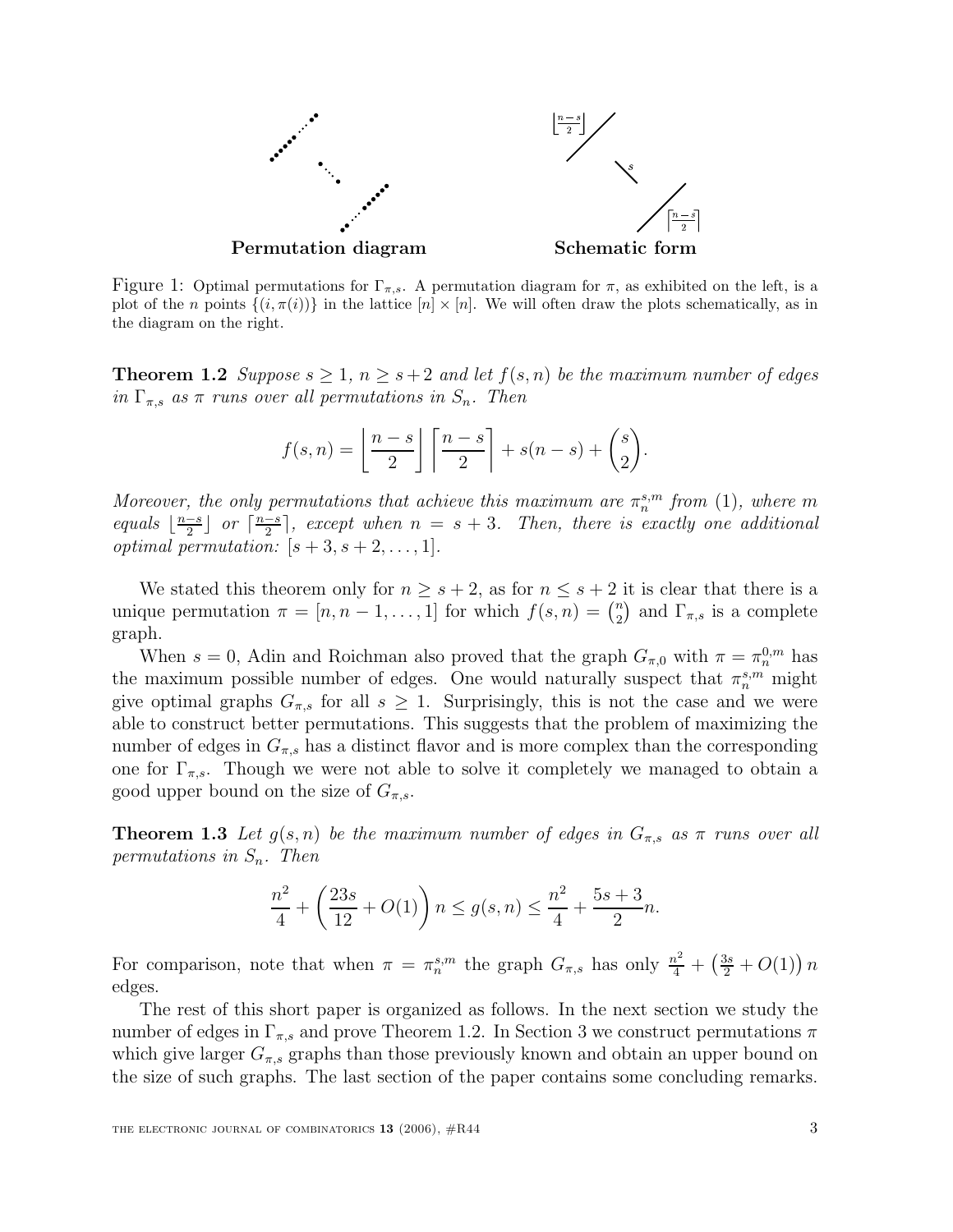### **2** Maximum number of edges in  $\Gamma_{\pi,s}$

In this section we prove Theorem 1.2. We show by induction on n that if  $\Gamma_{\pi,s}$  has at least  $f(s,n)$  edges then  $\pi = \pi_n^{s,m}$  for m equal to  $\lfloor \frac{n-s}{2} \rfloor$  or  $\lceil \frac{n-s}{2} \rceil$ , or  $n = s + 3$  and  $\pi = [s+3, s+2, \ldots, 1].$  In the base case  $n = s+2$  we can make  $\Gamma_{\pi,s}$  complete by choosing  $\pi = \pi_n^{s,m} = [s+2, s+1, \ldots, 1],$  and this is obviously a unique maximum construction. Now we give the induction step for  $n > s + 2$ , using the following deletion method.

Given a permutation  $\pi$  and an integer  $1 \le v \le n$  we can write our permutation  $\pi$  in list form, and delete v from the list. This produces a list  $\pi \setminus \{v\}$  with  $n-1$  numbers, which corresponds to a permutation  $\pi' \in S_{n-1}$  as follows. Let  $\tau_v(j)$  be the j-th largest number in  $[n] \setminus \{v\}$ . Then  $\pi'$  is obtained by substituting j instead of  $\tau_v(j)$  in the list  $\pi \setminus \{v\}$ . For example, if we delete 2 from the permutation  $[3, 2, 1, 4] \in S_4$ , we obtain the list  $[3, 1, 4]$ , which after substitution, gives the permutation  $[2, 1, 3] \in S_3$ . It is easy to see that our operation has the following property. If the vertices  $\tau_v(j)$  and  $\tau_v(k)$  were adjacent in  $\Gamma_{\pi,s}$ , then the corresponding vertices j and k are adjacent in  $\Gamma_{\pi,s}$ . However, it is possible to have an edge  $(j, k)$  in  $\Gamma_{\pi,s}$  without having the edge  $(\tau_v(j), \tau_v(k))$  in  $\Gamma_{\pi,s}$ . Thus the number of edges in  $\Gamma_{\pi,s}$  exceeds the number of edges in  $\Gamma_{\pi',s}$  by at most the degree of vertex v, with equality only if for every edge  $(j, k)$  in  $\Gamma_{\pi,s}$  the vertices  $\tau_v(j)$  and  $\tau_v(k)$  are adjacent in  $\Gamma_{\pi,s}$ . We assume that  $\Gamma_{\pi,s}$  has at least  $f(s,n)$  edges and by induction hypothesis the number of edges in  $\Gamma_{\pi,s}$  is at most  $f(s, n-1)$ . This implies that every vertex v in  $\Gamma_{\pi,s}$ has degree

$$
d_v \ge f(s, n) - f(s, n - 1) = \left\lfloor \frac{n + s}{2} \right\rfloor.
$$
 (2)

Let b be the lowest numbered vertex adjacent to n in  $\Gamma_{\pi,s}$ . Any common neighbor k of n and b must satisfy  $b < k < n$  and lie in  $\pi$  as  $[\ldots n \ldots k \ldots b \ldots]$ . Hence the adjacency of n and b bounds the number of common neighbors by s and therefore,  $d_n + d_b \leq n + s$ . Combining this with (2), we find that at least one of  $d_n$  or  $d_b$  must be exactly  $\left\lfloor \frac{n+s}{2} \right\rfloor$ . Call that vertex x. If both  $d_n = d_b = \left\lfloor \frac{n+s}{2} \right\rfloor$ , then choose  $x = n$ . Note that if  $n+s$  is even, we will always choose  $x = n$ . Delete x from  $\pi$  and let  $\pi'$  be the new permutation, as defined above. By the above discussion, we have that the number of edges in  $\Gamma_{\pi,s}$ and  $\Gamma_{\pi',s}$  are  $f(s, n)$  and  $f(s, n - 1)$  respectively. Moreover for every edge  $(j, k)$  in  $\Gamma_{\pi',s}$ the corresponding vertices  $\tau_x(j)$  and  $\tau_x(k)$  in  $\Gamma_{\pi,s}$  are adjacent as well. To determine the structure of the permutation  $\pi$  we consider several cases.

**Case 1:**  $x = n$ . The deletion operation is particularly easy since we are deleting the largest number, so  $\pi$  is obtained from  $\pi'$  simply by inserting n somewhere in the list form. Call this location the insertion point.

**Case 1A:**  $n \geq s+3$ ,  $n-s$  **odd.** By induction hypothesis,  $\pi' \in S_{n-1}$  is precisely  $\pi_{n-1}^{s,m}$ with  $m = \frac{n-1-s}{2}$ . Note that  $\pi_{n-1}^{s,m}$  has exactly  $\frac{n-1+s}{2} = d_n$  numbers listed after  $n-1$ , so if the insertion point is after the occurrence of  $n-1$ , it must be *immediately* after  $n-1$  in order for n (the largest number) to be adjacent to all of them. This produces  $\pi_n^{s,m}$ .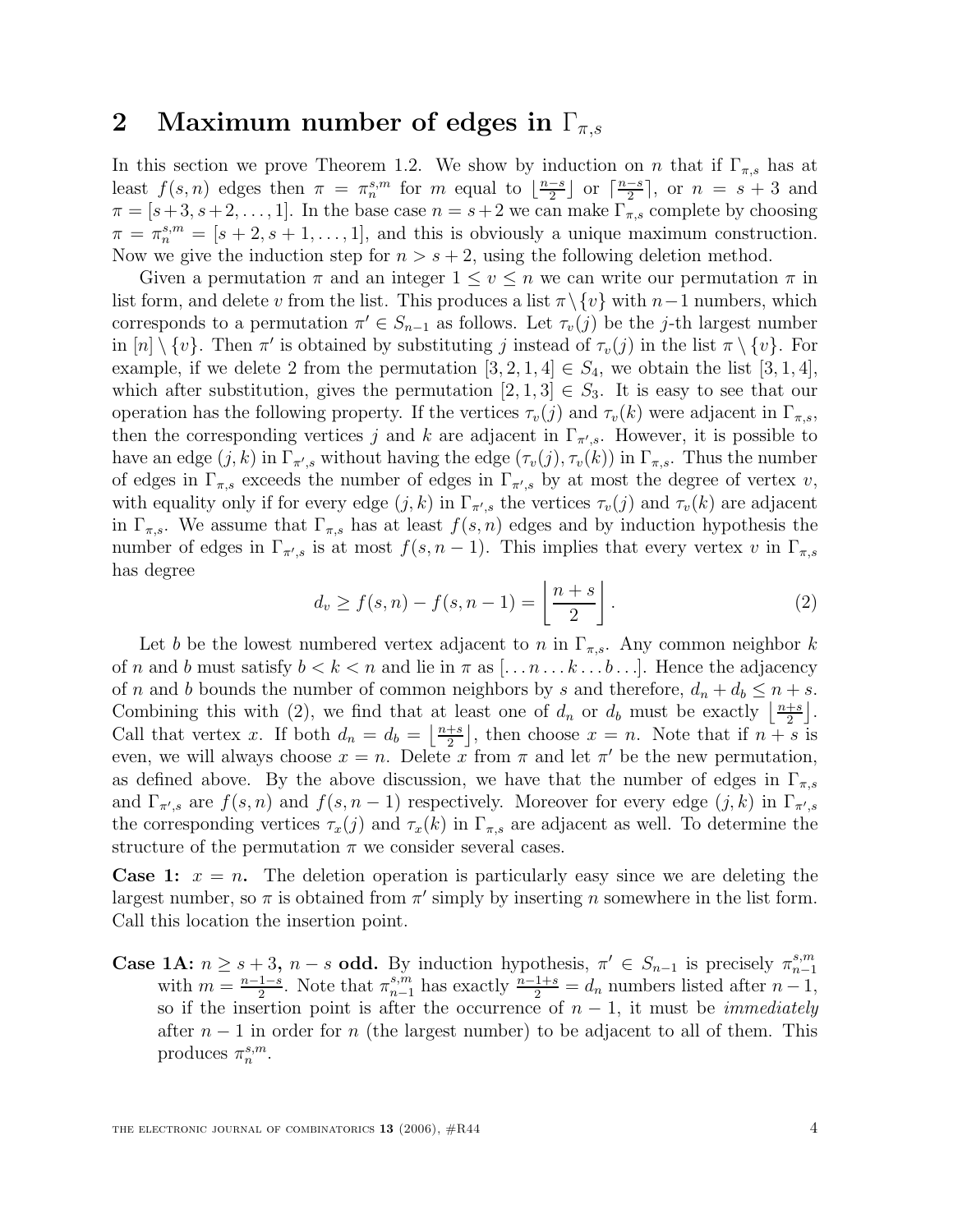On the other hand, if the insertion point is before  $n-1$ , then n will not be adjacent to any of the last m vertices listed in  $\pi_{n-1}^{s,m}$ . Yet  $d_n = \frac{n-1+s}{2} = n-1-m$ , so n must be adjacent to every other vertex listed in  $\pi_{n-1}^{s,m}$ . Since *n* is the largest number, this forces the insertion point to be right at the beginning of the list. Since  $\pi'$  is precisely  $\pi_{n-1}^{s,m}$  with  $m = \frac{n-1-s}{2}$ , this yields the permutation  $[s+3, s+2, \ldots, 1]$  when  $n = s + 3$ , but for  $n > s + 3$  it produces

$$
\pi = [n, m + s + 1, m + s + 2, \dots, n - 1, m + s, m + s - 1, \dots, m + 1, 1, 2, \dots, m],
$$
  
where  $2 \le \frac{n-1-s}{2} = m$ , so  $d_n$  is only  $\max\{s + 1, \frac{n-1-s}{2}\} < \lfloor \frac{n+s}{2} \rfloor$ , contradiction.

**Case 1B:**  $n \geq s + 4$ ,  $n - s$  **even.** Now the induction hypothesis gives us several possibilities for  $\pi'$ : two of the form  $\pi^{s,m}_{n-1}$ , and if  $n-1 = s+3$ , also  $[s+3,\ldots,1]$ . A similar argument to the above rules out the possibility that the insertion point is before  $n-1$  in all three cases. If  $\pi' = \pi^{s,m}_{n-1}$  with  $m = \left\lceil \frac{n-1-s}{2} \right\rceil = \frac{n-s}{2}$ , then the only insertion point after  $n-1$  that makes  $d_n = \left\lfloor \frac{n+s}{2} \right\rfloor$  is again *immediately* after  $n-1$ . This yields  $\pi_n^{s,m}$ . On the other hand, if  $m = \left[\frac{n-1-s}{2}\right]$  or  $\pi' = [s+3, s+2, \ldots, 1],$ then no insertion point after  $n-1$  gives  $d_n = \left[\frac{n+\overline{s}}{2}\right]$  at all.

**Case 2:**  $x = b$ . We shall show that in fact  $b = 1$ . To see this, suppose  $b \neq 1$ . Recall that we are only in this case if  $n + s$  is odd, so by induction  $\pi' = \pi_{n-1}^{s,m}$  with  $m = \frac{n-1-s}{2}$ . We also know that if j, k are adjacent in  $\Gamma_{\pi,s}$  then  $\tau_b(j)$  and  $\tau_b(k)$  are adjacent in  $\Gamma_{\pi,s}$  as well. In particular,  $\tau_b(1)$  is adjacent to  $\tau_b(n-1)$ , since  $(1, n-1)$  is an edge in  $\Gamma_{\pi',s}$ . However  $n>b \neq 1$  implies that  $\tau_x(1) = 1$  and  $\tau_x(n-1) = n$ . Therefore, there is an edge between 1 and n in  $\Gamma_{\pi,s}$ , contradicting the choice of b as the lowest numbered vertex adjacent to n. Hence  $b = 1$ . Now the statement of the theorem is invariant under the transformation  $[\pi(1),\ldots,\pi(n)] \leftrightarrow [n+1-\pi(n),\ldots,n+1-\pi(1)]$ , so this case follows from Case 1 by this symmetry.

This completes the case analysis and the proof of Theorem 1.2.  $\Box$ 

## **3** Edge bounds in  $G_{\pi,s}$

In this section we prove Theorem 1.3, which gives bounds on the maximum number of edges in  $G_{\pi,s}$  with  $\pi \in S_n$ .

**Proof of Theorem 1.3.** We start with the upper bound, showing by induction on n that  $G_{\pi,s}$  has at most  $u(s,n) = \frac{n^2}{4} + \frac{5s+3}{2}n$  edges. This trivially holds for  $n \leq s+2$ , as then  $u(s, n) \geq {n \choose 2}$ . Suppose that  $n > s + 2$ . We will show that there is a vertex i with degree  $d_i \le u(s, n) - u(s, n-1) = \frac{n}{2} + \frac{5s+2}{2} + \frac{1}{4}$ . This will complete the induction step.

Let t be the largest numbered vertex that is adjacent to 1 in  $G_{\pi,s}$ . Let l and r be the respective leftmost and rightmost common neighbors of 1 and  $t$ , where "left" and "right" are defined with respect to the order in which the numbers appear when  $\pi$  is written in list form. Draw the permutation diagram for  $\pi$ , and without loss of generality, suppose that 1 appears to the right of  $t$  (a similar argument will apply to the other case). Figure 2 shows the two possible relative configurations of 1, t, l, and r in the diagram for  $\pi$ . Of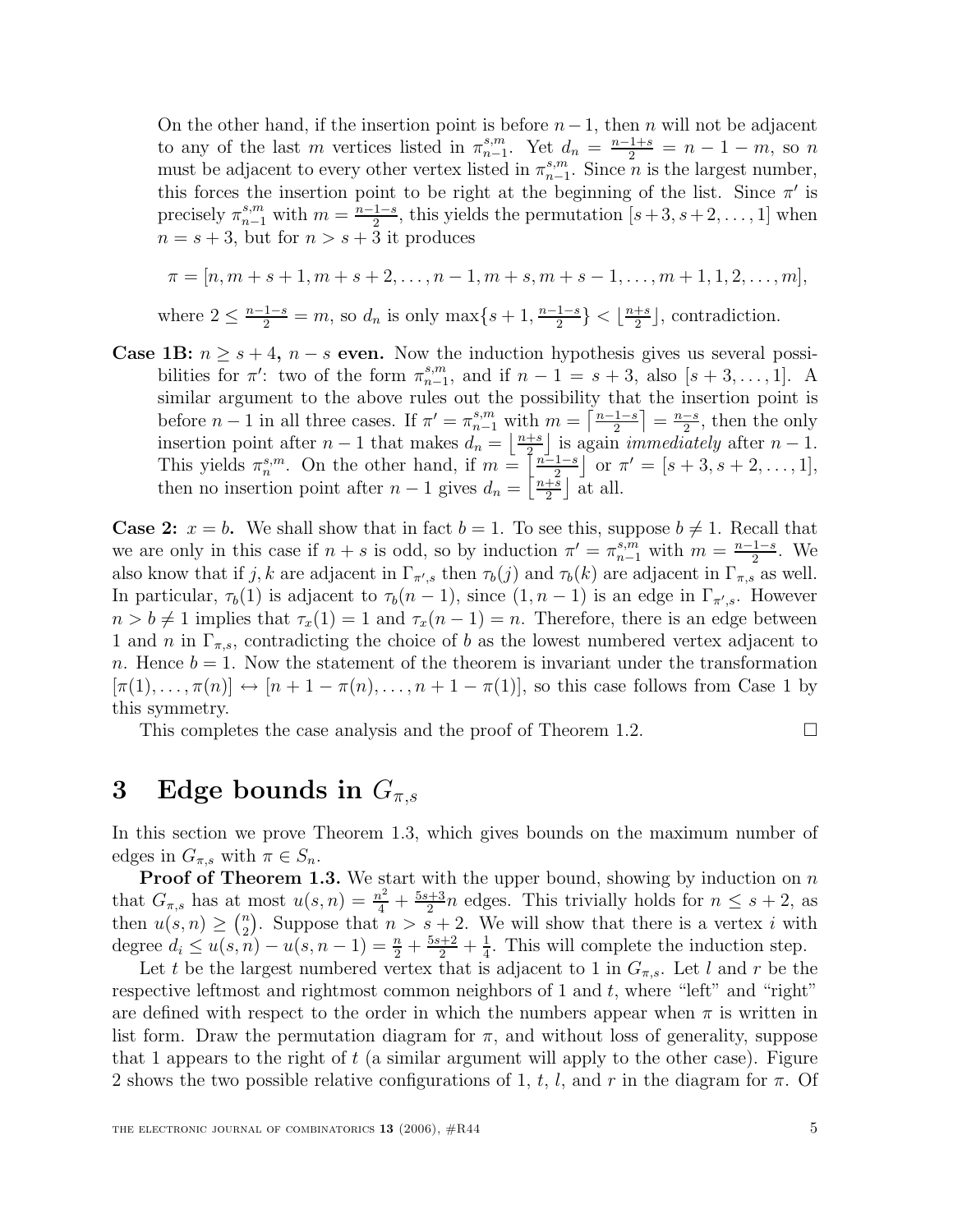course, there could be more diagram points to the left, right, or above the part isolated in Figure 2.



Figure 2: Diagrams for Theorem 1.3. The dotted rectangles are not part of the permutation diagram, and are drawn in for the purpose of marking regions. We only have to worry about two types of configurations, depending on the relative positions of l and r; if l is below r, then we need the additional rectangular region E to complete the cover.

Since l and r are the leftmost and rightmost common neighbors, t is the topmost neighbor of 1, and 1 is the minimal element in the set  $\{1,\ldots,n\}$ , all diagram points for common neighbors of 1 and t must lie in the union of the marked rectangular regions  $A$ ,  $B, C, D$ , and E (but we do not need E if we are in the case of the second diagram). Since l and t are adjacent, the number of diagram points that lie in region A of the diagram is bounded by s. Similarly, the number of points in each of regions  $B, C, D$ , and E must also be bounded by s. The set of common neighbors of 1 and  $t$  must be some subset of all of these points, so its size is bounded by  $5s + 2$  if we are in the first case, and  $4s + 2$ if we are in the second. (The additional 2 comes from counting l and r.) It follows that  $d_1 + d_t \leq n + 5s + 2$  and so one of  $d_1, d_t$  is at most  $(n + 5s + 2)/2 < u(s, n) - u(s, n - 1)$ . This proves the upper bound.

As a lower bound we provide a construction that (asymptotically) differs from it only in the linear term. Since we are interested in asymptotics, let us make the simplifying assumptions that s is even and n is a multiple of 3s. Consider the family of permutations that have diagrams of the form in Figure 3. We can explicitly describe these permutations in list form by defining the ordered  $(3s/2)$ -sublists

$$
A := \left(\frac{s}{2} + 1, \frac{s}{2} + 2, \dots, \frac{3s}{2}, \frac{s}{2}, \frac{s}{2} - 1, \dots, 1\right),
$$
  

$$
B := \left(\frac{3s}{2}, \frac{3s}{2} - 1, \dots, s + 1, 1, 2, \dots, s\right).
$$

Then, the permutations have list form

$$
\left[A+\frac{n}{2},A+\frac{n}{2}+\frac{3s}{2},\ldots,A+n-\frac{3s}{2},B,B+\frac{3s}{2},\ldots,B+\frac{n}{2}-\frac{3s}{2}\right],
$$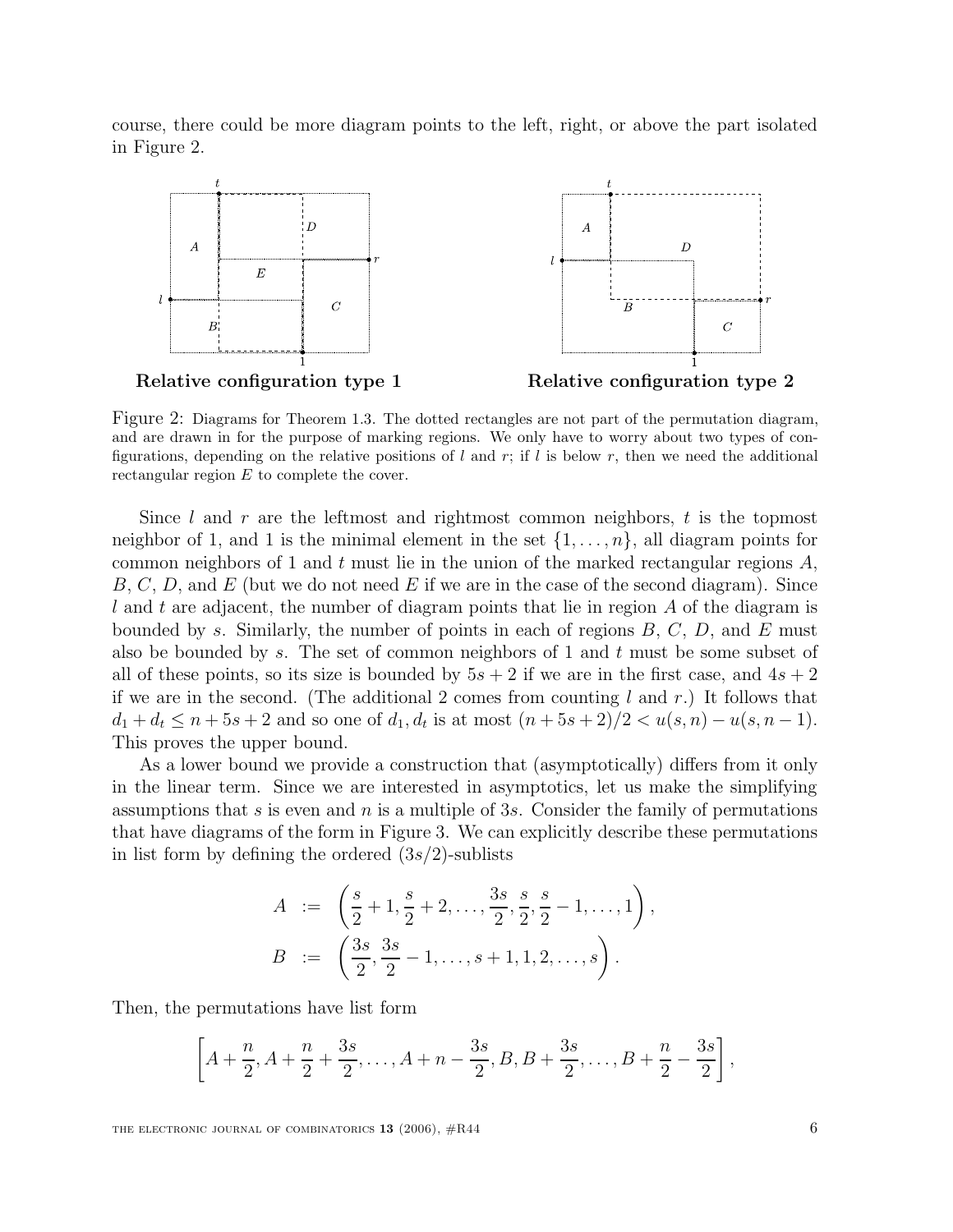

Figure 3: Construction for  $\frac{n^2}{4} + (\frac{23s}{12} + O(1)) n$ . The two sides of this construction are of equal size.

where we use the shorthand  $A + k$  to denote the  $(3s/2)$ -sublist of element-wise translates of A by  $k$ .

It is clear from the diagram that every vertex corresponding to a point on the left half of the diagram will be adjacent to every vertex corresponding to a point on the right half, because these diagrams make the definition of adjacency particularly easy to visualize: two vertices  $i$  and  $j$  are adjacent exactly when the axis-parallel rectangle with corners  $\{(\pi^{-1}(i), i), (\pi^{-1}(i), i)\}\)$  contains at most s other diagram points. Since each half has size  $n/2$ , this gives us the quadratic term. For the linear term, we calculate the internal degrees of vertices, i.e. the number of neighbors they have in their own half. For extreme vertices that are one of the leftmost or rightmost 3s points in each half, we will take the simple estimate that their internal degrees are not negative. A non-extreme vertex in an  $(s/2)$ -run is adjacent to the vertices diagrammed on the right side of Figure 4; this yields an internal degree of  $9s/2 - 1$ . Any non-extreme vertex in an s-run that is the first or last vertex of its run (call it an "endpoint vertex") is adjacent to the vertices diagrammed on the left side of Figure 4; this yields an internal degree of  $7s/2 + 1$ . The rest of the non-extreme vertices in s-runs have internal degree  $7s/2 + 2$ .

Since there are twice as many vertices in runs of length s as in runs of length  $s/2$ , the total number of internal edges in the two sides is at least

$$
\frac{1}{2} \cdot n \cdot \left[ \frac{2}{3} \left( \frac{7s}{2} + 1 \right) + \frac{1}{3} \left( \frac{9s}{2} - 1 \right) \right] - O(s^2) = \left( \frac{23s}{12} + O(1) \right) n,
$$

as claimed.  $\Box$ 

### **4 Concluding remarks**

Theorem 1.2 settles the  $\Gamma_{\pi,s}$  problem raised in the last section of Adin and Roichman's paper, but Theorem 1.3 on  $G_{\pi,s}$  still leaves a gap between the constants of 23/12 and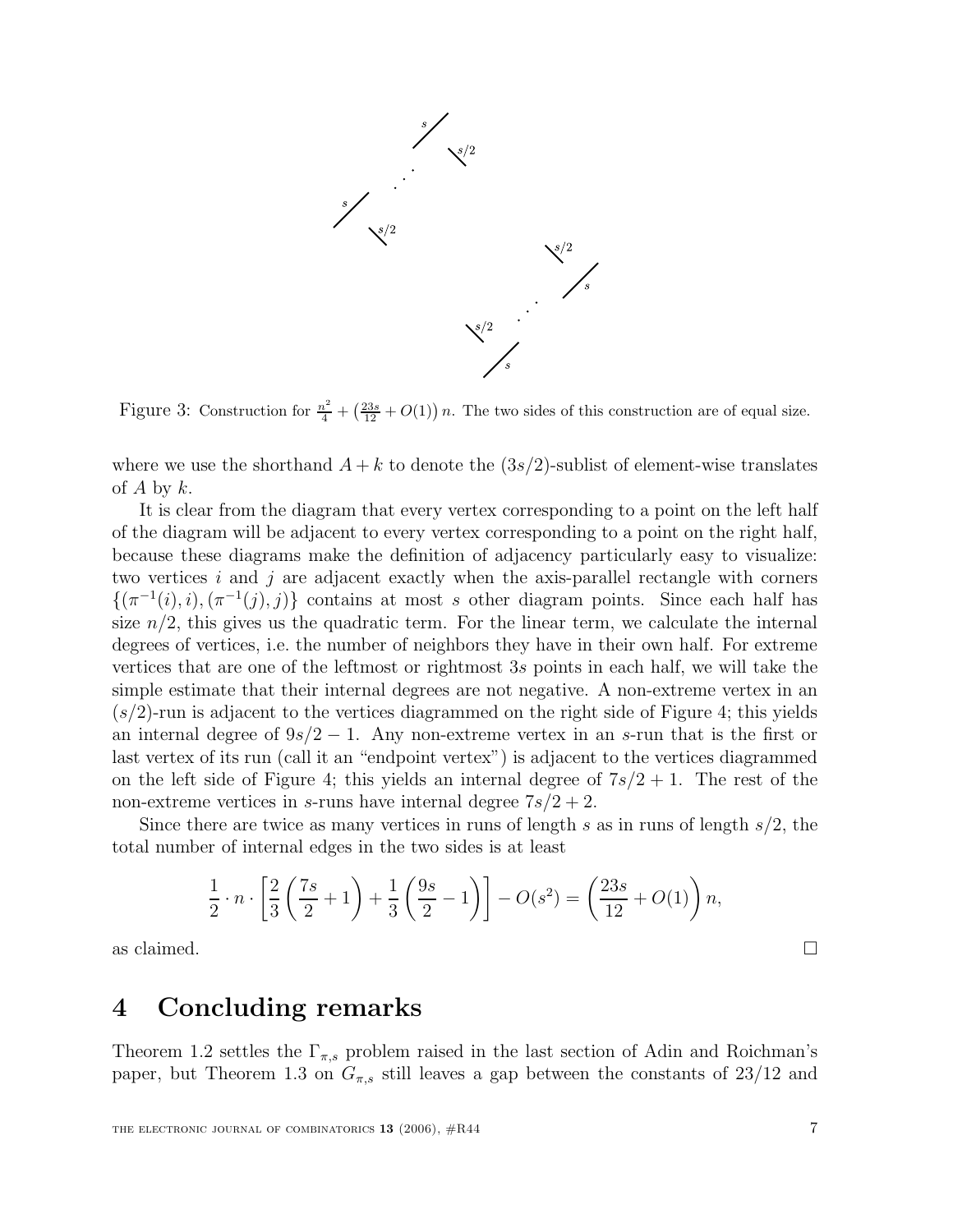

Figure 4: Adjacent vertices to a non-extreme endpoint vertex in a run of length s (left hand side), and to a non-extreme vertex in a run of length  $s/2$  (right hand side). In each case, the vertex in question is marked by a star.

5/2. We have some preliminary arguments based on the stability method that suggests that with more work, one could reduce the upper bound to  $g(s, n) \leq \frac{n^2}{4} + (2s + O(1)) n$ . Some intuition for this bound can be obtained from the proof of Theorem 1.3, as if the structure of a permutation is 'close' to that of  $\pi_n^{s,m}$  then the configuration of the first type in Figure 2 will not occur for most pairs of vertices. Then we would not need the region E in the proof, and we would replace the  $5s + 2$  with  $4s + 2$ . However, the "sufficiently" large" is necessary, because if  $n = 5s + 4$ , the construction in the left side of Figure 5 gives 1 and t a total of  $5s + 2$  common neighbors, and it yields a complete graph, which must be optimal.



**construction for**  $s = 4$ 

Figure 5: On left, optimal construction for  $n = 5s + 4$ ; on right, asymptotically superior construction for  $s = 4$ . Note that the points in the  $5s + 4$  construction cluster in all 4 corners instead of condensing into the usual 2 sides.

On the other hand, it may be that our construction is not asymptotically optimal either, and that one can surpass the constant of  $23/12$ . In particular, consider the following construction for  $s = 4$ , which is diagrammed in the right side of Figure 5. Define the 7